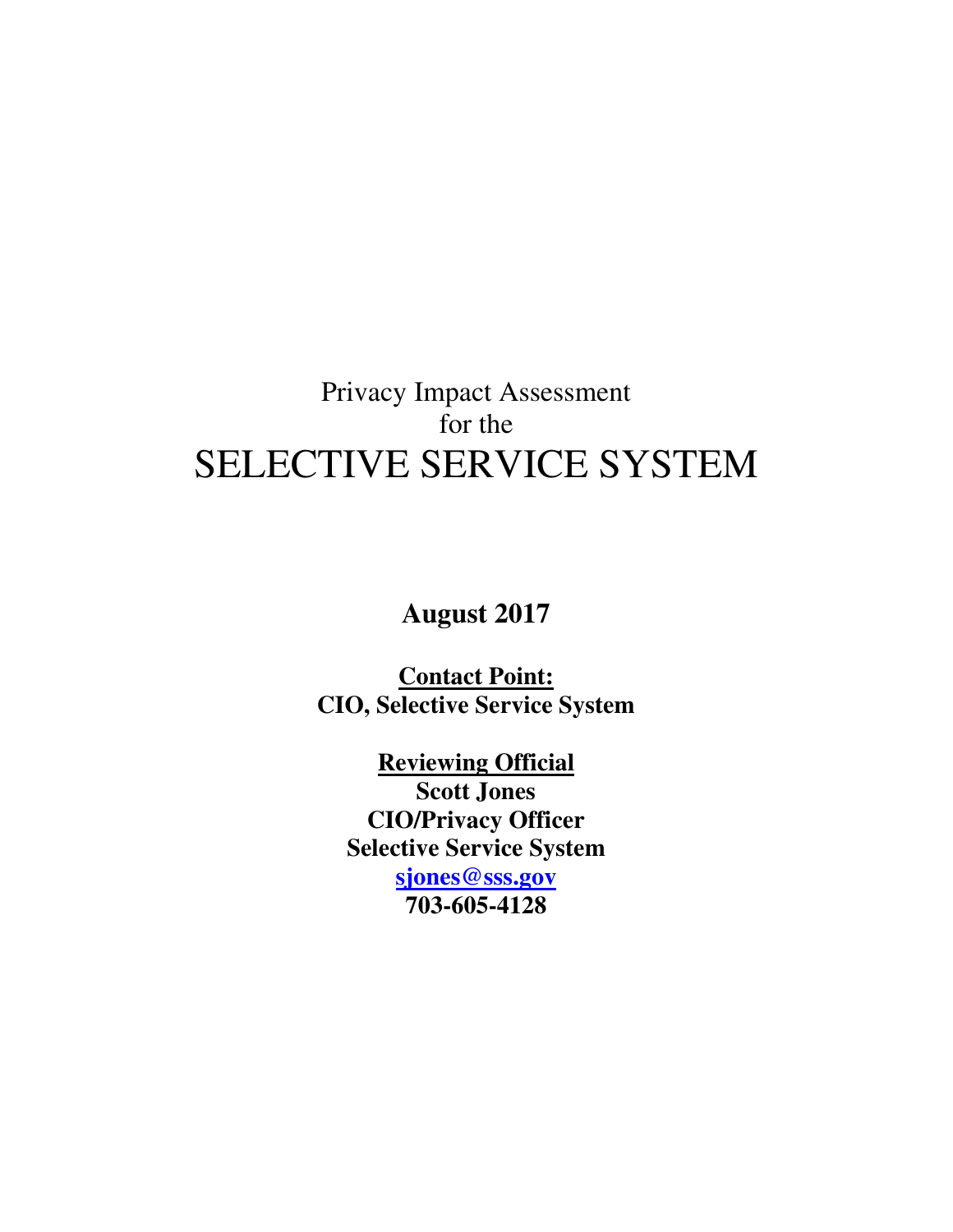## **System Information**

**Name of System, Project or Program:** RCV Modernization (RCV) **OMB Unique Identifier: (***if applicable***)** 

## **Contact Information**

- **1. Who is the person completing this document? (Name, title, organization, phone, email, address).**  Prasad Perini Sr. Software Development Manager/Technical Lead/Architect ISHPI Information Technologies, Inc. 115 SW Adams St, Suite 103 Peoria, IL 61602 (309) 999-4859 Prasad.Perini@ishpi.net
- **2. Who is the system owner? (Authorizing Official Name, title, organization, phone, email, address).**

Scott Jones Chief Information Officer 1515 Wilson Boulevard Arlington, VA 22209 (703) 605-4128 sjones@sss.gov

**3. Who is the system manager? (Name, title, organization, phone, email, address).** 

Anthony Clark Chief Information Security Officer 1515 Wilson Boulevard Arlington, VA 22209 (703) 605-4140 aclark@sss.gov

**4. Who is the Information Systems Security Manager who reviewed this document? (ISSM Name, title, organization, phone, email, address).**  Anthony Clark

Information System Security Officer 1515 Wilson Boulevard Arlington, VA 22209 (703) 605-4128 aclark@sss.gov

**5. Who is the Bureau Privacy Act Officer who reviewed this document? (Name, title, organization, phone, email, address).**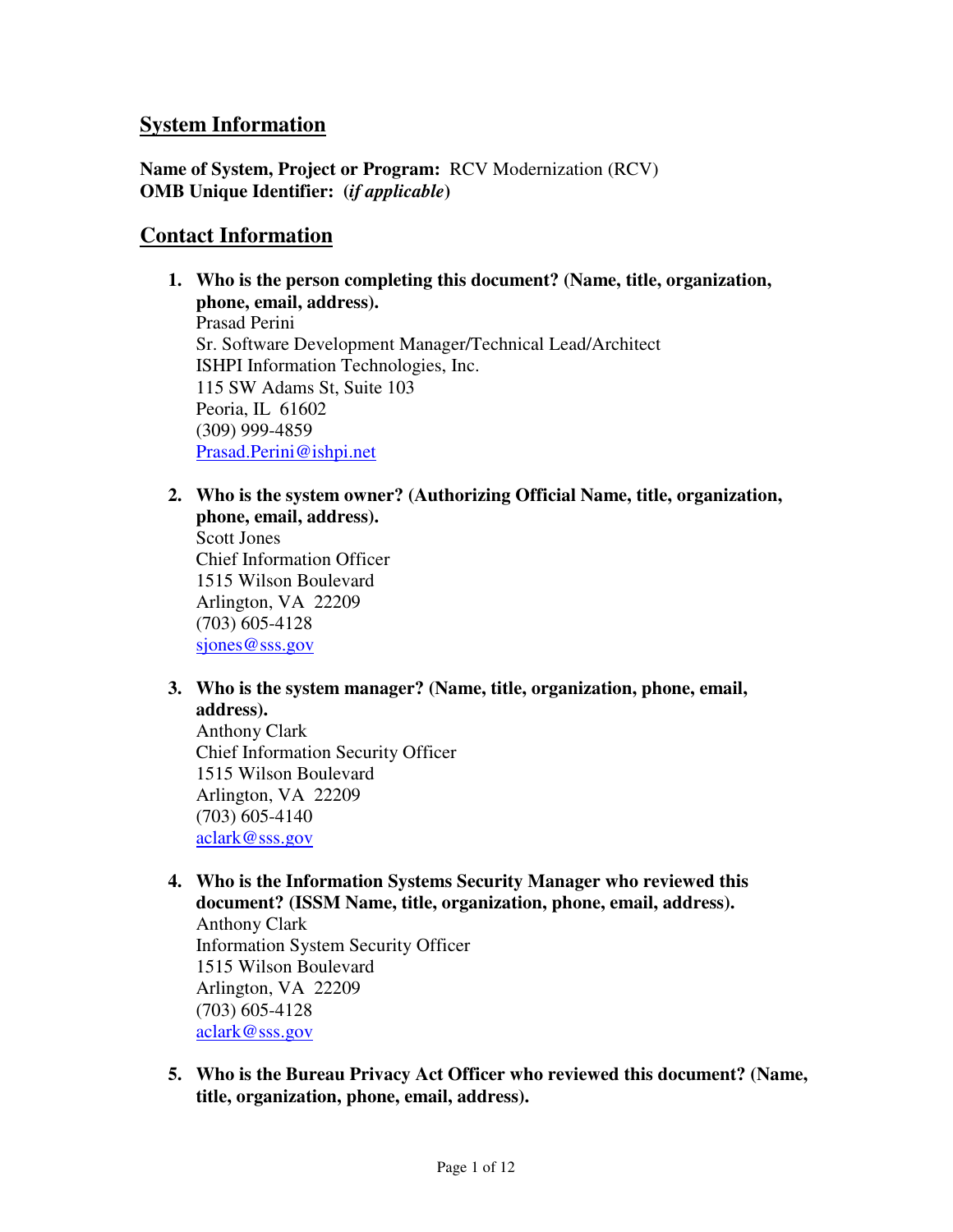Scott Jones Chief Information Officer 1515 Wilson Boulevard Arlington, VA 22209 (703) 605-4128 sjones@sss.gov

#### **6. Who is the IT Reviewing Official? (CIO Name, title, organization, phone, email, address).**

Adam Copp Associate Director of Operations 1515 Wilson Boulevard Arlington, VA 22209 (703) 605-4111 acopp@sss.gov

# **System Application/General Information**

## **1. Does this system contain any information in identifiable form?**

- Yes. The RCV system contains the following information:
	- a. First Name
	- b. Last Name
	- c. Middle Name
	- d. Gender
	- e. Suffix
	- f. Social Security Number
	- g. Date of Birth
	- h. Street Address

## **2. What is the purpose of the system/application?**

The purpose of the RCV system is to perform Selective Service System's (SSS) mission critical business functions related to Registration, Compliance, Verification, and Correspondence (RCV). The RCV system is an Intranet application used by only authorized SSS' personnel. It provides a central repository for all data related to active registrants and potential violators. The RCV system also interfaces with the following systems:

- SSS' public Web site: to support on-line registration, address update, and verification
- SSS' Interactive Voice Response (IVR) system: to support registration and verification services over the phone
- AAMVA's UNI: to receive data from Department of Motor Vehicles

## **3. What legal authority authorizes the purchase or development of this system/application?**

The RCV system supports the SSS mission, which is governed by the "Military Selective Service Act".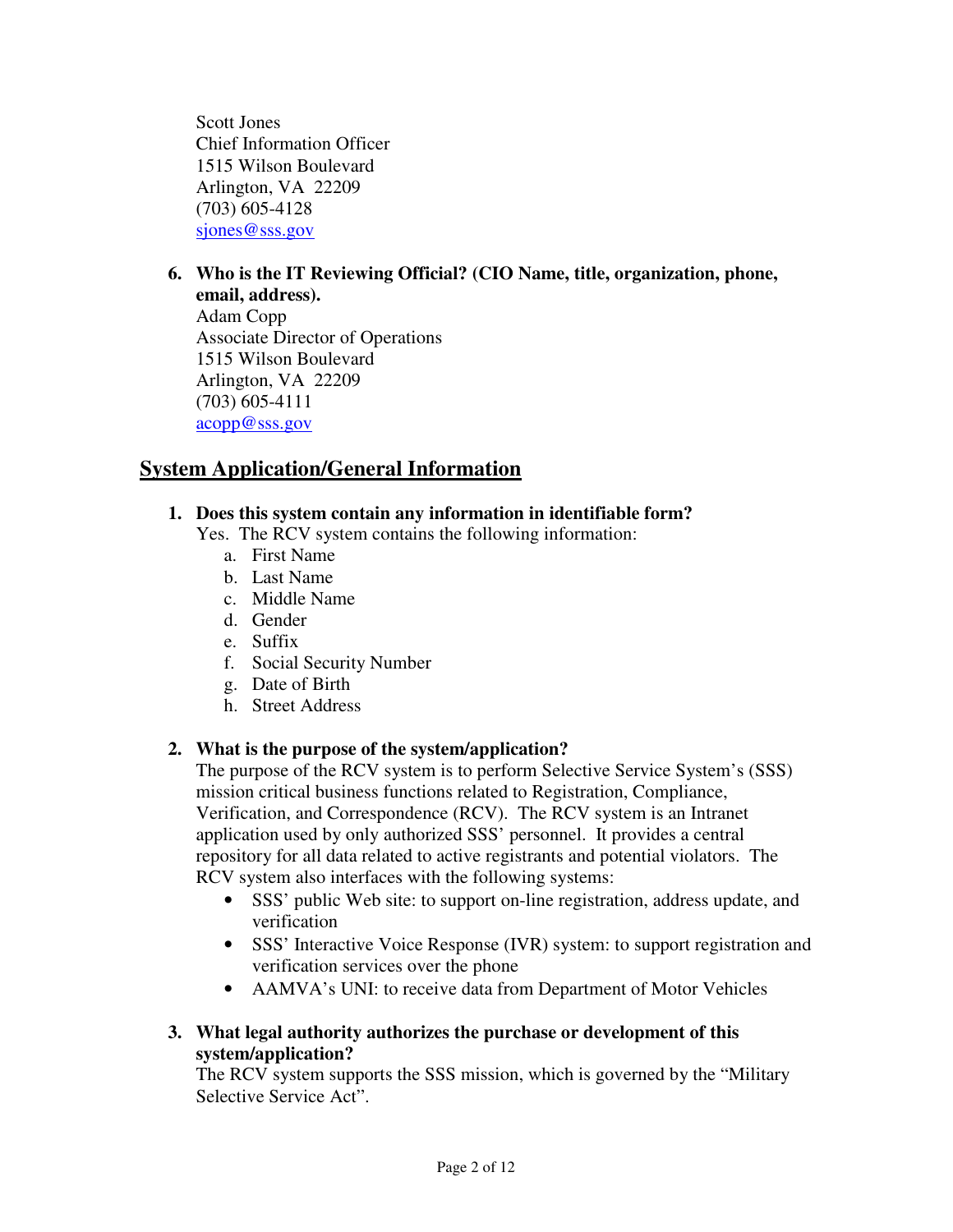**4. Under which Privacy Act SORN does the system operate? (Provide the system name and unique system identifier.)**  The System of Records Notice (SORN) for the RCV system is located in the Federal Registry / Vol 65, No 184, page 57215-57222.

## **Data in the System**

#### **1. What categories of individuals are covered in the system?**

The RCV system contains information on the following types of individuals:

- a. Men who are at least 18 years old and registered with SSS
- b. Men who are at least 18 years old and should have registered with SSS but did not register
- c. Men who are at least 18 years and exempt from the Military Selective Service Act
- d. Men who are potential violators of the Military Selective Service Act
- **2. What are the sources of the information in the system?** 
	- **a. Is the source of the information from the individual or is it taken from another source? If not directly from the individual, then what other source?**

Individuals submit information to SSS through the following methods:

- 1. Mailing completed registration forms
- 2. Mailing completed change of address forms
- 3. Completing online registration using SSS public Web site
- 4. Updating address information using SSS public Web site
- 5. Registering with SSS using the IVR
- 6. Updating registration information via a phone call with a SSS representative and/or through miscellaneous correspondence

Individuals also submit the information indirectly to SSS through the following agencies by providing their consent on various forms:

- 1. Department Of Education
- 2. States' Departments of Motor Vehicles
- 3. U.S. Military Entrance Processing Command
- 4. Military Academies
- 5. U.S. Citizenship and Immigration Services
- 6. Job Corps of the U.S. Department of Labor
- 7. Alaska Permanent Fund
- 8. Georgia Student Finance Commission
- 9. Defense Manpower Data Center of the Department of Defense

#### **b. What Federal agencies are providing data for use in the system?**

The RCV system receives data from the following federal agencies to execute registration, compliance, and verification business functions:

1. Defense Manpower Data Center of the Department of Defense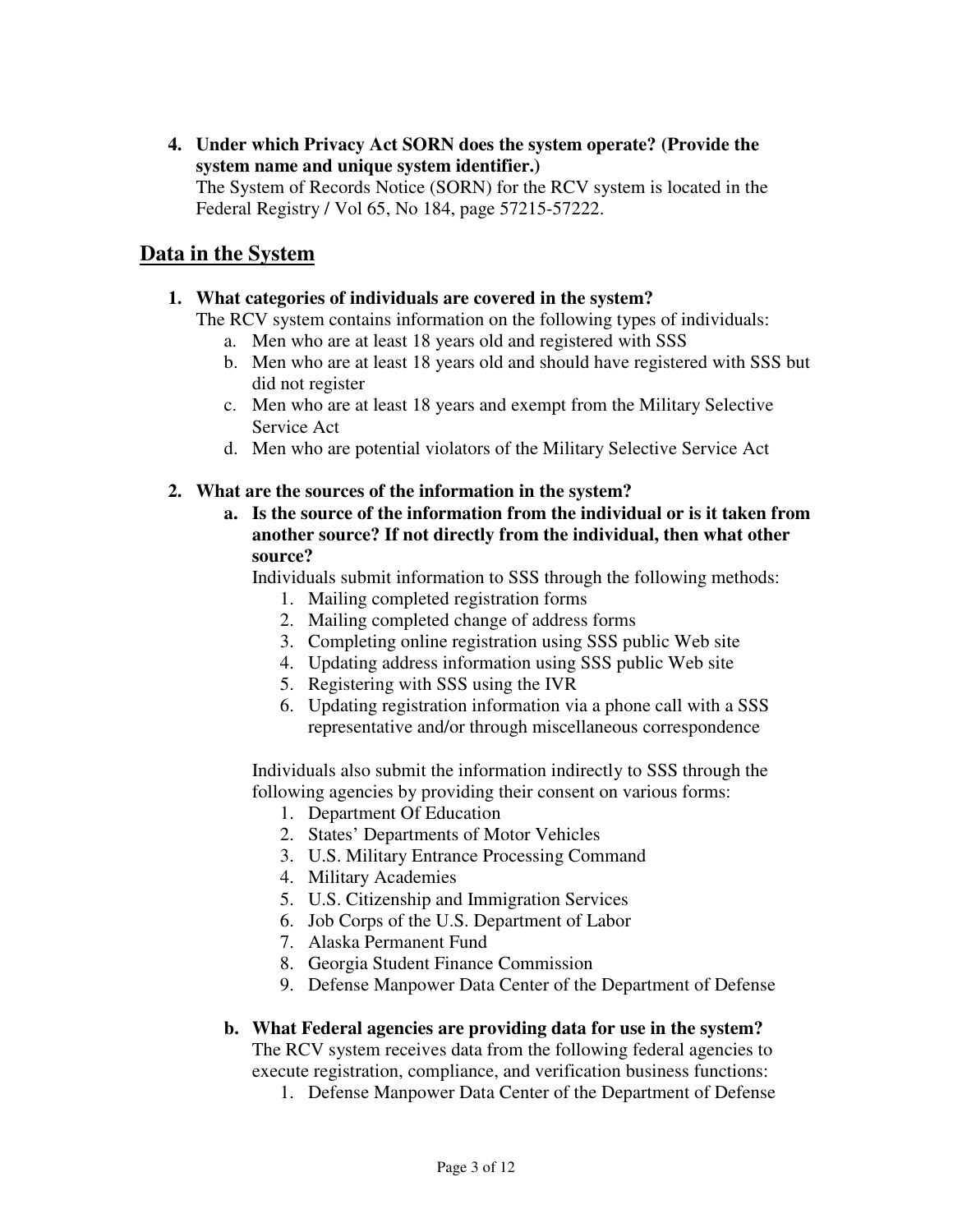- 2. Department of Education
- 3. Department of Veterans Affairs
- 4. Job Corps of the U.S. Department of Labor
- 5. Office of Federal Investigation/Office of Personnel Management
- 6. Social Security Administration
- 7. U.S. Citizenship and Immigration Services
- 8. U.S. Coast Guard
- 9. U.S. Military Entrance Processing Command
- 10. U.S Post Office

#### **c. What State and/or local agencies are providing data for use in the system?**

The RCV system receives data from the following state and/or agencies to execute registration, compliance, and verification business functions:

- 1. State Department of Motor Vehicles
	- 1) Alabama
	- 2) Alaska
	- 3) Arizona
	- 4) Arkansas
	- 5) California
	- 6) Colorado
	- 7) Connecticut
	- 8) Delaware
	- 9) District of Columbia
	- 10) Florida
	- 11) Georgia
	- 12) Guam
	- 13) Hawaii
	- 14) Idaho
	- 15) Illinois
	- 16) Indiana
	- 17) Iowa
	- 18) Kansas
	- 19) Kentucky
	- 20) Louisiana
	- 21) Maine
	-
	- 22) Maryland 23) Massachusetts
	-
	- 24) Michigan
	- 25) Minnesota
	- 26) Mississippi
	- 27) Missouri
	- 28) Montana
	- 29) Nebraska
	- 30) Nevada
	- 31) New Hampshire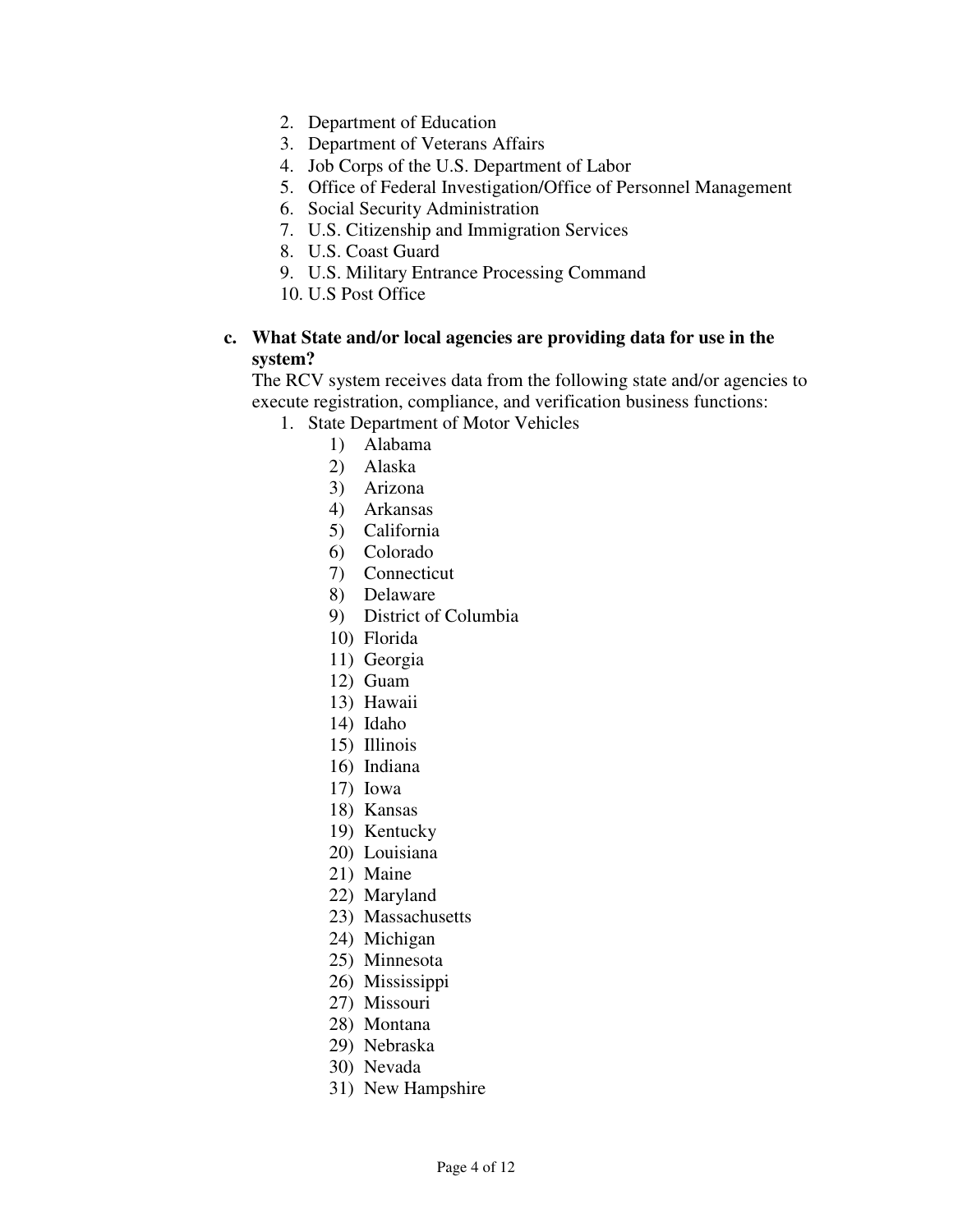- 32) New Jersey
- 33) New Mexico
- 34) New York
- 35) North Carolina
- 36) North Dakota
- 37) Ohio
- 38) Oklahoma
- 39) Oregon
- 40) Pennsylvania
- 41) Puerto Rico
- 42) Rhode Island
- 43) South Carolina
- 44) South Dakota
- 45) Tennessee
- 46) Texas
- 47) Utah
- 48) Vermont
- 49) Virgin Islands
- 50) Virginia
- 51) Washington
- 52) West Virginia
- 53) Wisconsin
- 54) Wyoming
- 2. Alaska Permanent Fund
- 3. Georgia Student Financial Commission

#### **d. From what other third party sources will data be collected?**

- 1. The following educational institutions send data to the RCV system requesting an individual's registration status:
	- 1) Kent State University
	- 2) Lakeland Community College
	- 3) Louisiana Community and Technical Colleges
	- 4) Louisiana State University
	- 5) Northwest State Community College
	- 6) Ohio State University
	- 7) Ohio University
	- 8) Owens Community College
	- 9) Sinclair Community College
	- 10) Terra Community College
	- 11) University of Akron
	- 12) University of Cincinnati
	- 13) University of Dayton
	- 14) University of Louisiana
	- 15) University of New Orleans
	- 16) University of Toledo
	- 17) Wright State University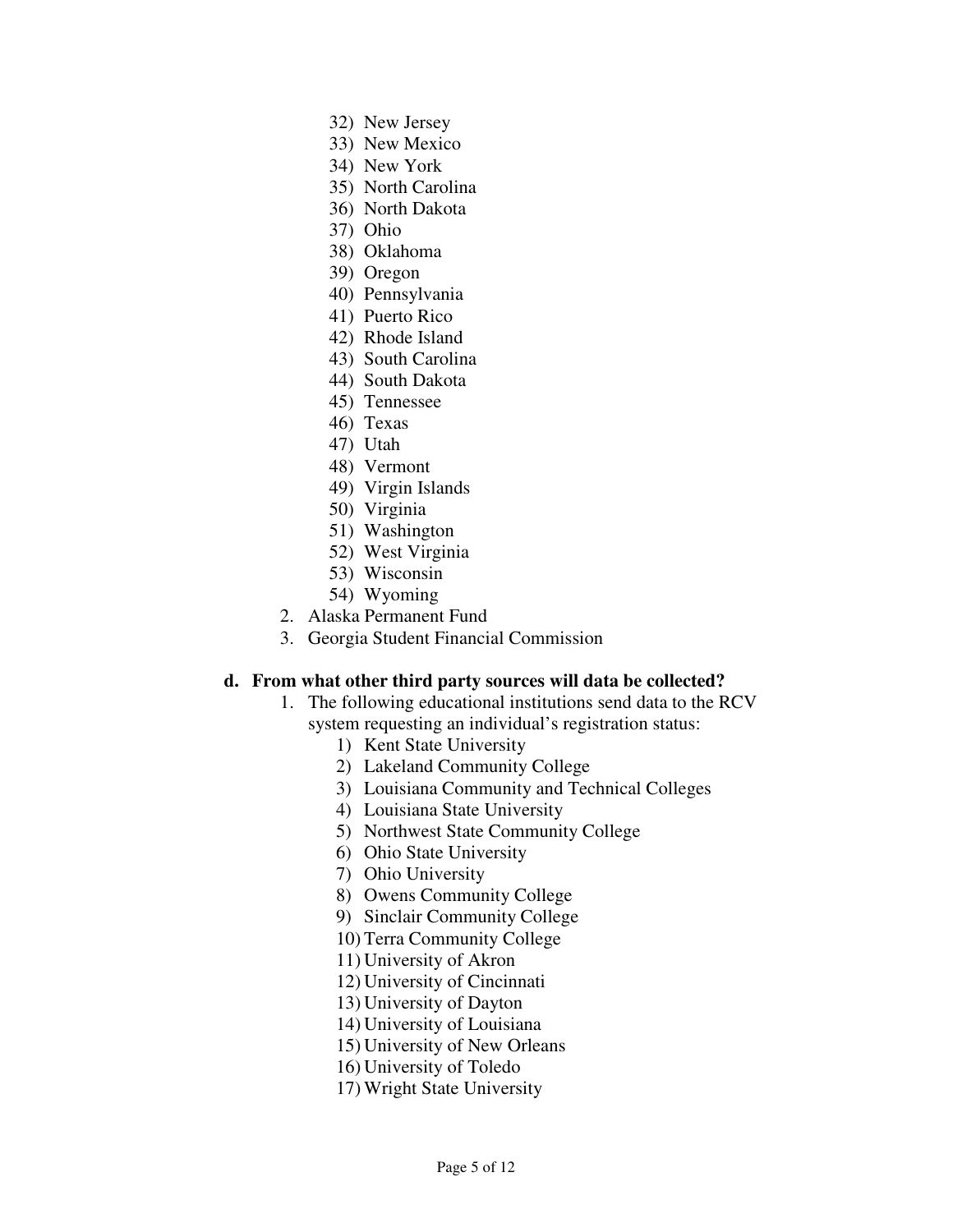18) Youngstown State University

2. Experian (for National Change Of Address service)

#### **e. What information will be collected from the employee and the public?**

The RCV system does not collect information from employees. The following information is collected from the public when an individual is registered:

- 1. Gender
- 2. Name: First Name, Middle Name, Last Name, Suffix
- 3. Address
- 4. Social Security Account Number
- 5. Date of Birth

#### **3. Accuracy, Timelines, and Reliability**

**a. How will data collected from sources other than bureau records be verified for accuracy?** 

Data received from all sources go through consistent data validation checks. Entries that fail data validation checks are either flagged for further investigation or flagged not to be used in processing.

#### **b. How will data be checked for completeness?**

Data requirements such as whether a data element is required, the type of data, and length of the data elements are specified for registration, compliance, and verification processes. These data requirements are enforced when data is entered, processed, and stored.

## **c. Is the data current? What steps or procedures are taken to ensure the data is current and not out-of-date? Name the document (e.g., data models.)**

The data in the RCV system is kept up to date by various supporting avenues.

- 1. Individuals submit changes using standard SSS forms
- 2. Individuals use SSS public Web site to update addresses
- 3. Individuals call SSS to update information
- 4. External sources that are listed above send information periodically
- 5. RCV sends information to Experian for address corrections

#### **d. Are the data elements described in detail and documented? If yes, what is the name of the document?**

Data elements are fully specified in the Data Dictionary of the RCV system (RCV-DataDictionary.docx).

## **Attributes of the Data**

**1. Is the use of the data both relevant and necessary to the purpose for which the system is being d?** 

Yes. The data collected is required to implement the Military Selective Service Act.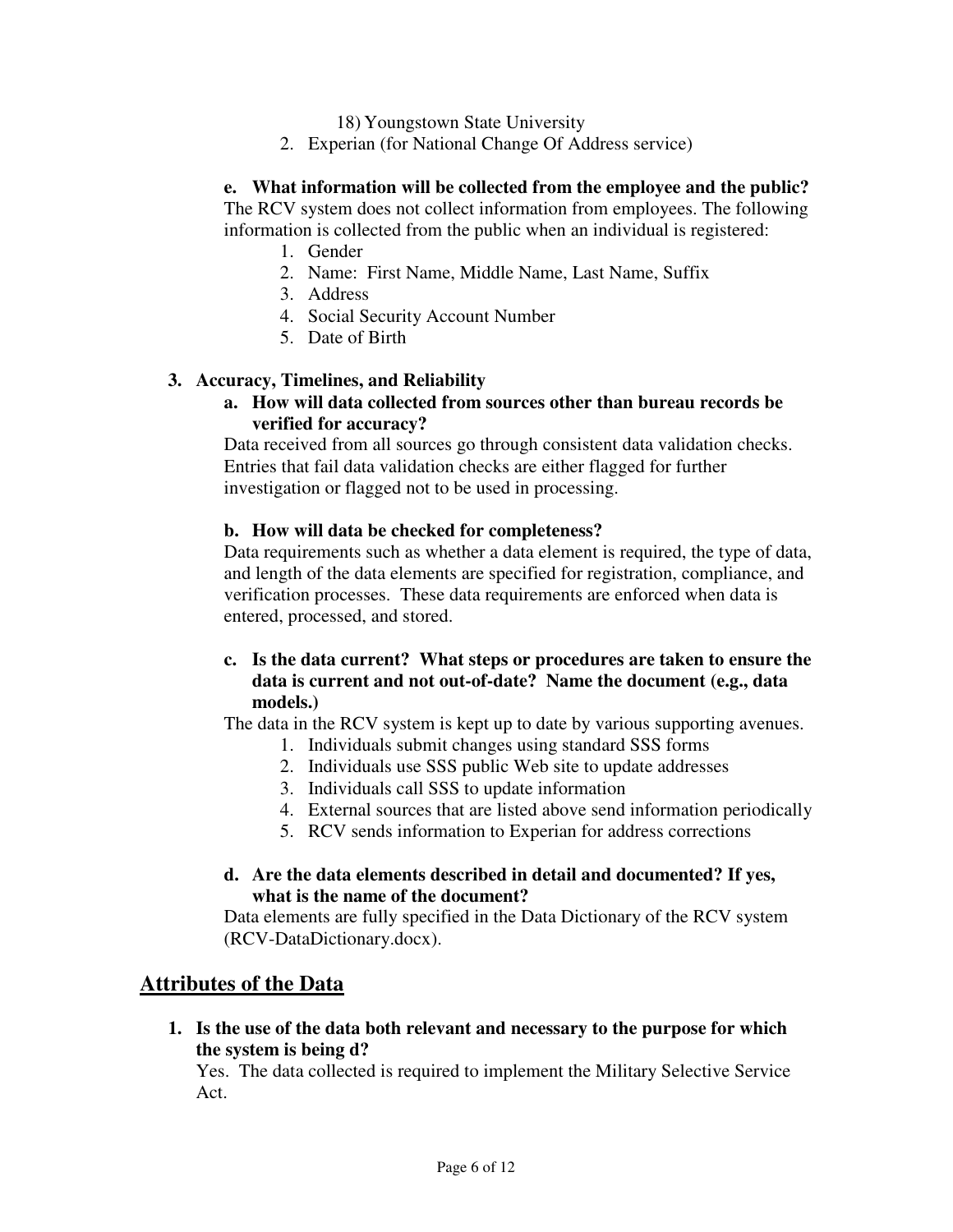**2. Will the system derive new data or create previously unavailable data about an individual through aggregation from the information collected, and how will this be maintained and filed?** 

The RCV system utilizes the individual's year of birth while creating the Selective Service Number. This number is communicated to the individual and is used in subsequent inquiries related to the individual's registration status.

When individuals submit their information on paper forms, corresponding electronic records are created (which will be loaded into the RCV system). During this process, each record is given a Document Locator Number, which is stored in the RCV system.

When an individual is added to the potential violator list, the RCV system generates a Personal Identification Number (PIN), which is communicated to the individual, allowing the person to register with SSS. The individual will have the option to register using the PIN.

A few external data sources do not provide all components of an individual's name in standard form. For example, instead of providing last-name, first-name, middle-name, suffix in individual data elements, a full-name is provided in a single data element. In such cases, individual components of the name are extracted and stored in individual data elements.

The given-name of an individual is derived by the RCV system by concatenating the first-name and the middle-name, separated by a space.

The RCV system receives data related to the individual's military service record, immigration status, and death record. The RCV system updates the individual's record with the new information.

#### **3. Will the new data be placed in the individual's record?**  Yes.

**4. Can the system make determinations about employees/public that would not be possible without the new data?** 

The Selective Service Number is needed to determine the registration status of an individual. Individual components of the name are also needed to process records of registrants and potential violators of the Military Selective Service Act.

**5. How will the new data be verified for relevance and accuracy?**  Uniqueness of the Selective Service Number is enforced by implementing a unique-index constraint in the database. If any data validation rules fail, the corresponding records are marked to be resolved by the staff.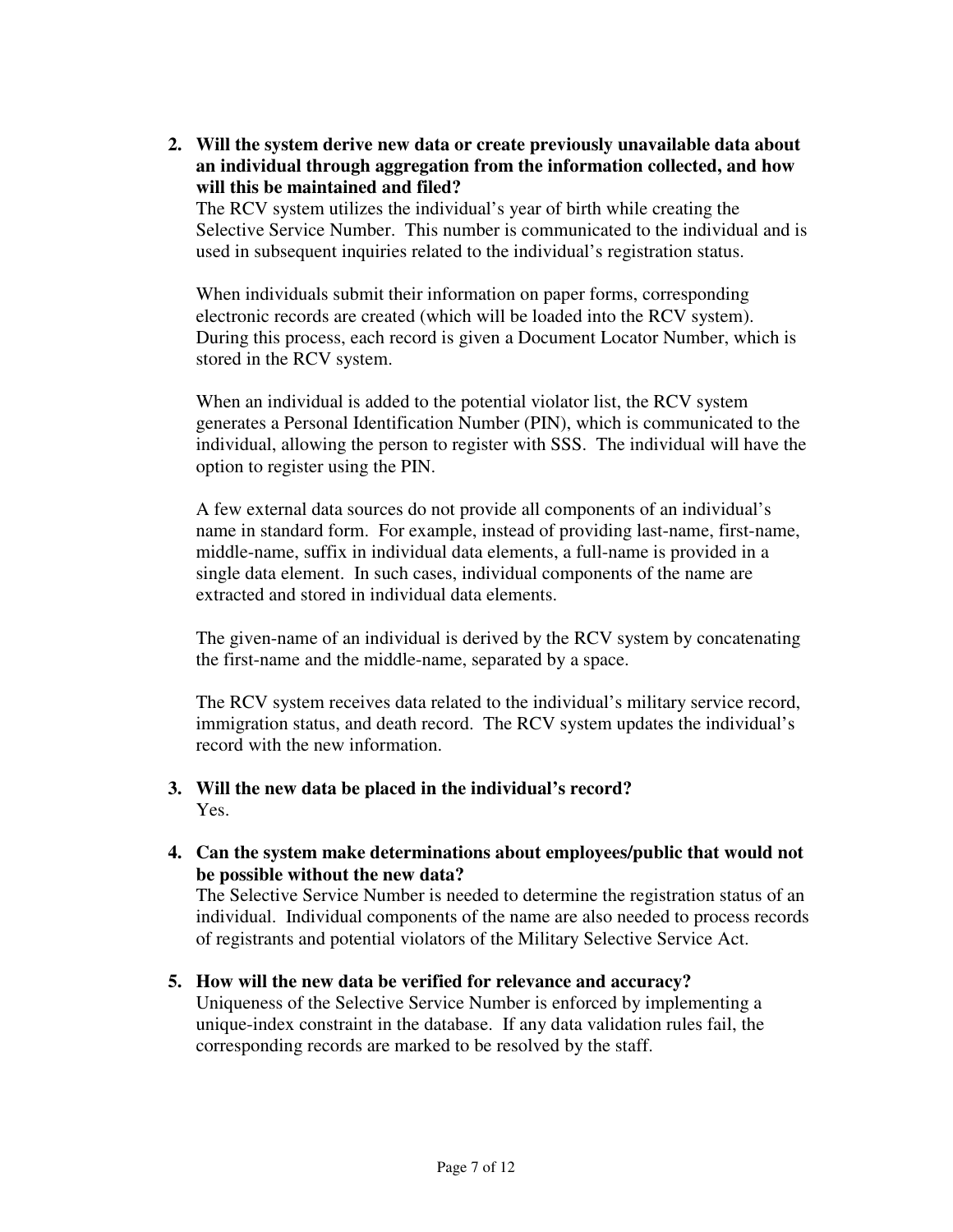- **6. If the data is being consolidated, what controls are in place to protect the data from unauthorized access or use?**  Access to each function that is implemented in the RCV system is secured through user role and access rights. Each user goes through an enrollment process which ensures that access is given only to appropriate staff members.
- **7. If processes are being consolidated, are the proper controls remaining in place to protect the data and prevent unauthorized access? Explain.**  N/A
- **8. How will the data be retrieved? Does a personal identifier retrieve the data? If yes, explain and list the identifiers that will be used to retrieve information on the individual.**

Data is retrieved using one or more of the following elements:

- 1. Selective Service Number
- 2. Social Security Account Number
- 3. Document Locator Number
- 4. Last Name
- 5. Given Name
- 6. Date of Birth
- 7. Address
- 8. PIN
- **9. What kinds of reports can be produced on individuals? What will be the use of these reports? Who will have access to them?**

The RCV system can be queried using the above mentioned criteria. The RCV system produces the following types of data extract files:

- 1. List of individuals who are eligible for selective service to be used by the Department of Defense for marketing, recruiting, and drafting, when required
- 2. List of individuals who are potential violators of the Military Selective Service Act to be used by the Depart of Justice to enforce the law
- 3. A subset of individuals who are potential violators of the Military Service Act and whose addresses need to be verified through the National Change of Address service

The RCV system also produces summary reports on the number of registrations by: region, state, year, source, special projects, etc.

## **Maintenance and Administrative Controls**

**1. If the system is operated in more than one site, how will consistent use of the system and data be maintained in all sites?** 

The RCV system is implemented at a single site using one central database. Data integrity is maintained by enforcing data validation rules; implementing data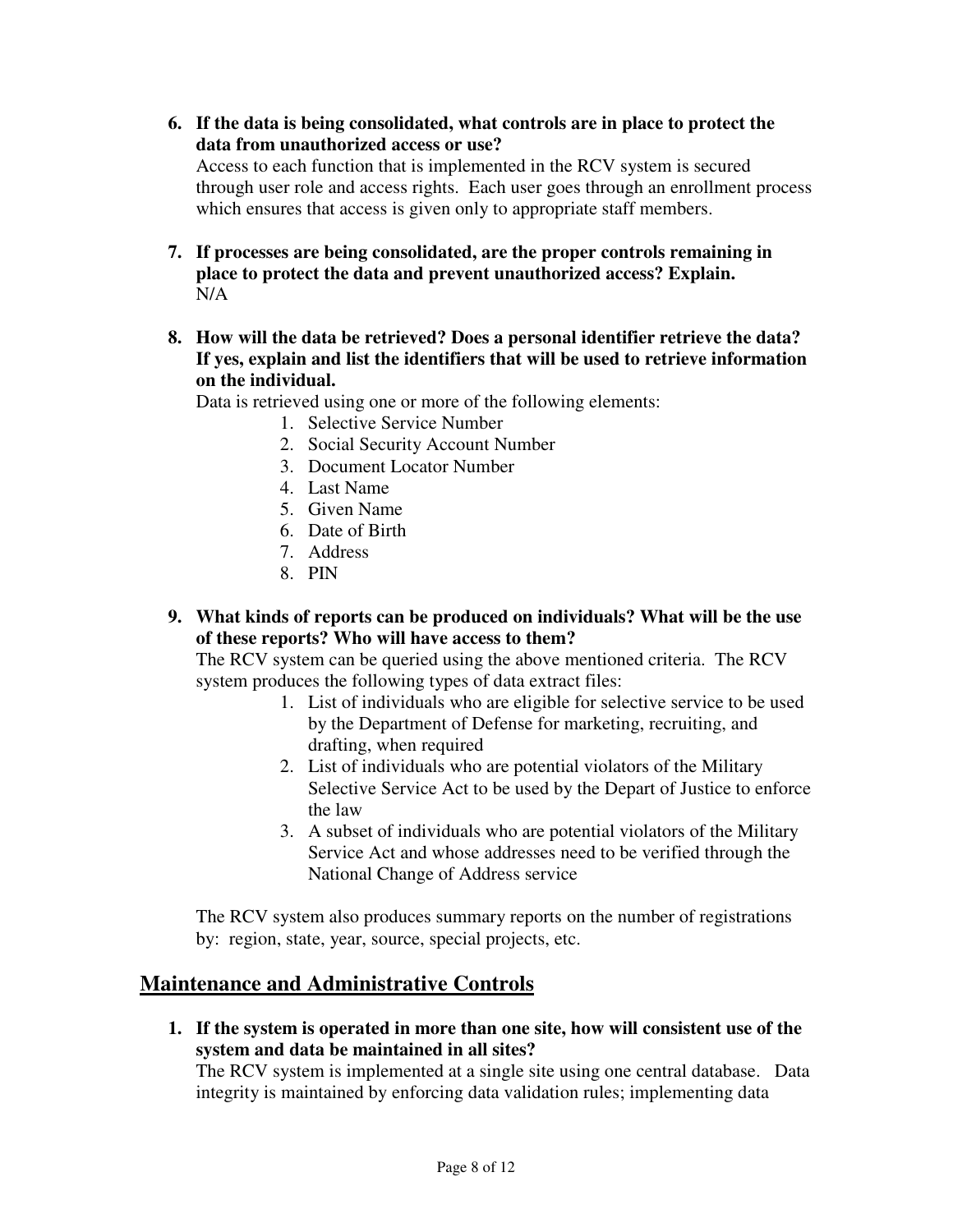constraints such as foreign keys and unique indexes; and implementing transaction commit-rollback mechanism.

- **2. What are the retention periods of data in this system?**  Records for the RCV system are retained according to the SORN in the Federal Registry / Vol 65, No 184, page 57215-57222. Currently, no automated archival procedures are implemented in the RCV system.
- **3. What are the procedures for disposition of the data at the end of the retention period? How long will the reports produced be kept? Where are the procedures documented?**

Procedures for disposing hardcopies and electronic media are documented in the SORN.

- **4. Is the system using technologies in ways that the bureau/office has not previously employed (e.g., monitoring software, Smart Cards, Caller-ID)?**  The RCV system records all user actions in an audit log which include: user id, type of action, date and time of action, and the IP address of the computer, if available.
- **5. How does the use of this technology affect public/employee privacy?**  It does not affect the privacy of the public. When users access the RCV system, they are notified that all actions are recorded. They can either agree and proceed to use the system, or cancel and exit the system.
- **6. Will this system provide the capability to identify, locate, and monitor individuals? If yes, explain.**

The RCV system records all user actions in an audit log which include: user id, type of action, date and time of action, and IP address of the computer, if available. Using this information, when needed, the following can be determined:

- 1. Who accessed the system
- 2. What function of the system was used
- 3. When the system was used
- 4. The IP address of the computer that was used to access the system
- **7. What kinds of information are collected as a function of the monitoring of individuals?**

Details are provided as part of the answer to the previous question.

## **8. What controls will be used to prevent unauthorized monitoring?**

The RCV system's audit log is accessible to only the following types of users:

- 1. Users who are given direct access to the database (e.g., system administrators)
- 2. Users who are given a specific access right to access the audit log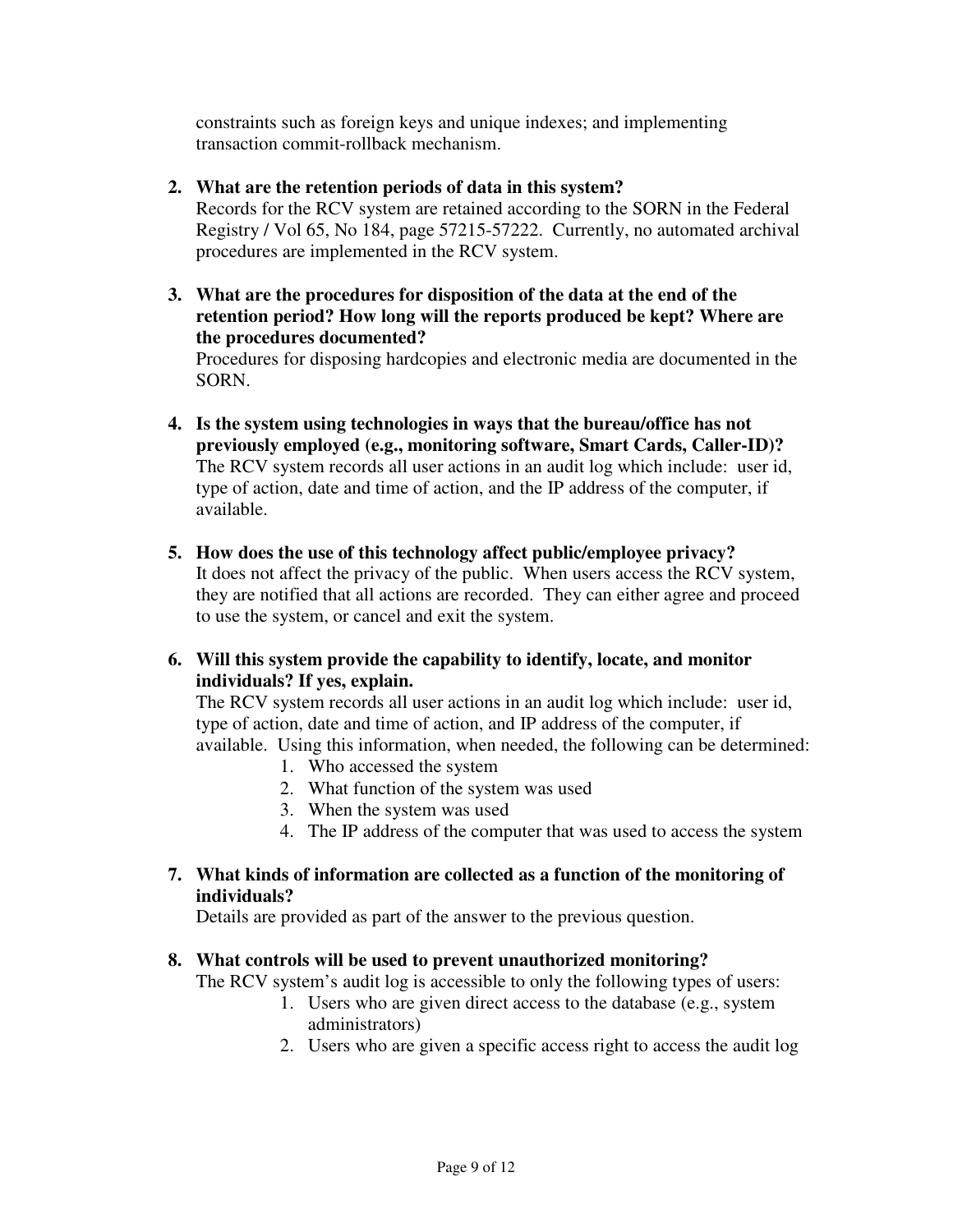**9. Under which Privacy Act SORN does the system operate? Provide number and name.** 

Federal Registry / Vol 65, No 184, page 57215-57222

**10. If the system is being modified, will the Privacy Act SORN require amendment or revision? Explain.** 

The SORN doesn't need to be updated specifically for the RCV system. There are no changes to the types of data that are collected, from where they are collected, or how they are used.

## **Access to Data**

- **1. Who will have access to the data in the system? (e.g., contractors, users, managers, system administrators, developers, others.)**  Users, managers, system administrators, developers, and contractors will have access to the data. All personnel are security screened and vetted.
- **2. How is access to the data by a user determined? Are criteria, procedures, controls, and responsibilities regarding access documented?**  SSS has policies and procedures in place to grant users specific access to the system. Internal new users can request for access to the system, authorized user with appropriate access right will request appropriate user-role(s) for the user, another authorized user (different from the role requestor) with appropriate access right will approve/disapprove requested user-role(s).
- **3. Will users have access to all data on the system or will the user's access be restricted? Explain.**

Access to data is controlled by user-roles and their associated access-rights which are implemented in the RCV system. Access is restricted by business function and not by individual data row or column in a database table.

**4. What controls are in place to prevent the misuse (e.g., unauthorized browsing of data by those having access? (list processes and training materials.)** 

The RCV system implements the following controls to prevent the misuse of the system:

- 1. All SSS employees and contractors go through the following annually and sign rules of behavior documents:
	- 1) Cyber Awareness Challenge
	- 2) Identifying and Safe Guarding PII
	- 3) Phishing Awareness
	- 4) Insider Threat Awareness
	- 5) Privacy Act PII Rules of Behavior
	- 6) General Information Technology Security Program Rules of Behavior
	- 7) RCV System Rules of Behavior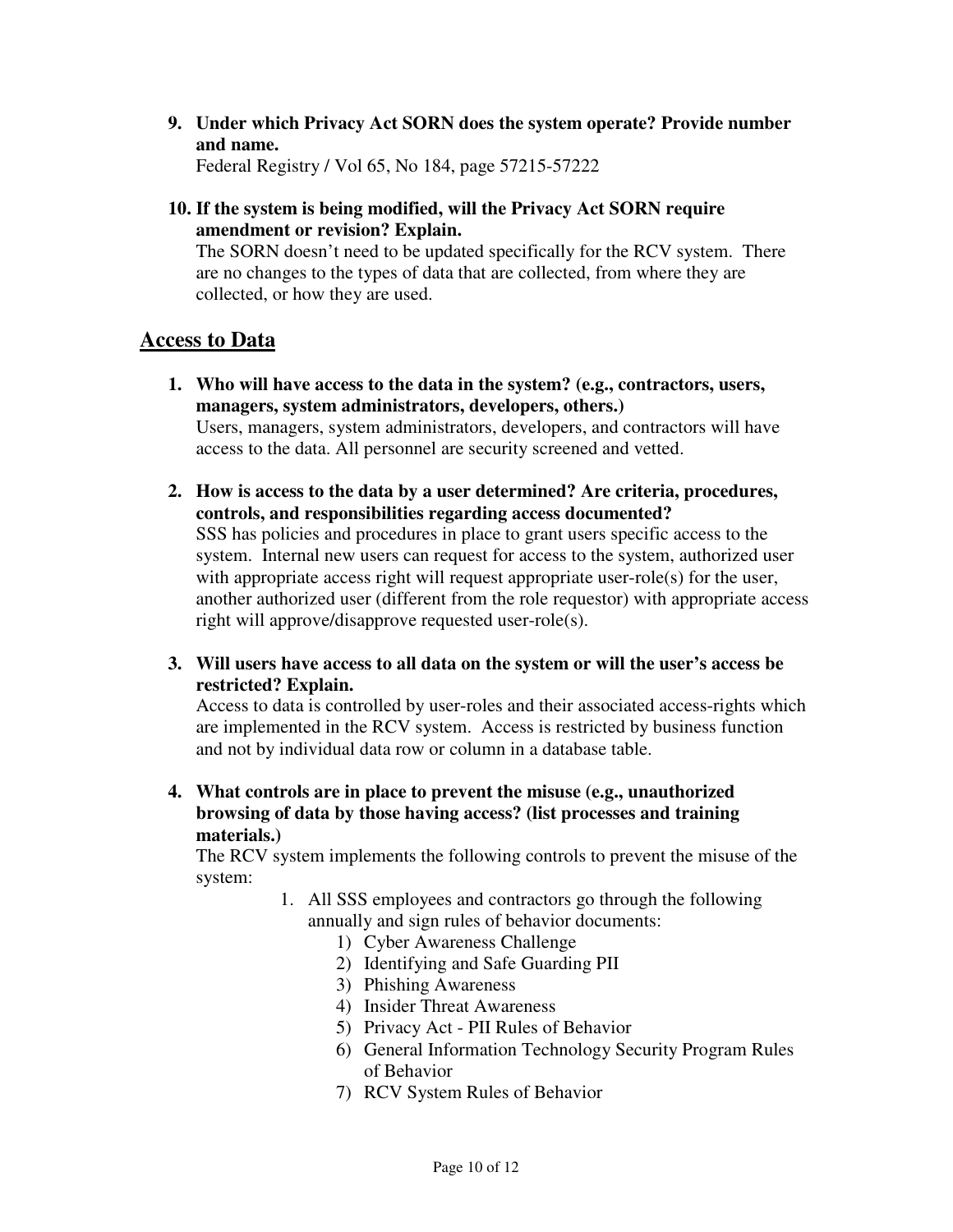- 8) Elevated User Agreement Rules of Behavior
- 2. Whenever users access the RCV system, they are warned that all of their actions are recorded and subject to monitoring
- 3. Upon request from an authorized SSS personnel, the system administrator has the ability to query the RCV system's audit log to find all actions performed by a user during a period of time
- 4. Currently the RCV system does not generate any usage monitoring reports
- **5. Are contractors involved with the design and development of the system and will they be involved with the maintenance of the system? If yes, was Privacy Act contract clauses inserted in their contracts and other statutory and regulatory measures addressed?**

Contractors are utilized for design, development, and maintenance of the system. The Privacy act contract clause is a standard section in all contracts.

**6. Do other systems share data or have access to the data in the system? If yes, explain.** 

Currently, there is no direct integration between the RCV system and any other system. Data is transmitted to and from other state and federal agencies that are listed under question #3 of the "Data in the system" section.

**7. Who will be responsible for protecting the privacy rights of the public and employees affected by the interface?** 

Whoever has access to the RCV system and agencies participating in the use of the RCV system are responsible for the protecting the privacy rights of the public and employees.

**8. Will other agencies share data or have access to the data in this system (e.g. Federal, State, Local, and Others)?** 

Yes, other agencies provide data to the RCV system and receive data from the RCV system. Currently, there is no direct interface between the RCV system and other agencies.

## **9. How will the data be used by the other agency?**

Other agencies use the data to determine eligibility to the benefits from the Federal government, employment with the Federal government, and other statespecific benefits. Data is also used to process an individual's request for a visa and to prosecute potential violators.

#### **10. Who is responsible for assuring proper use of the data?**

The system owner is responsible for assuring proper use of the data.